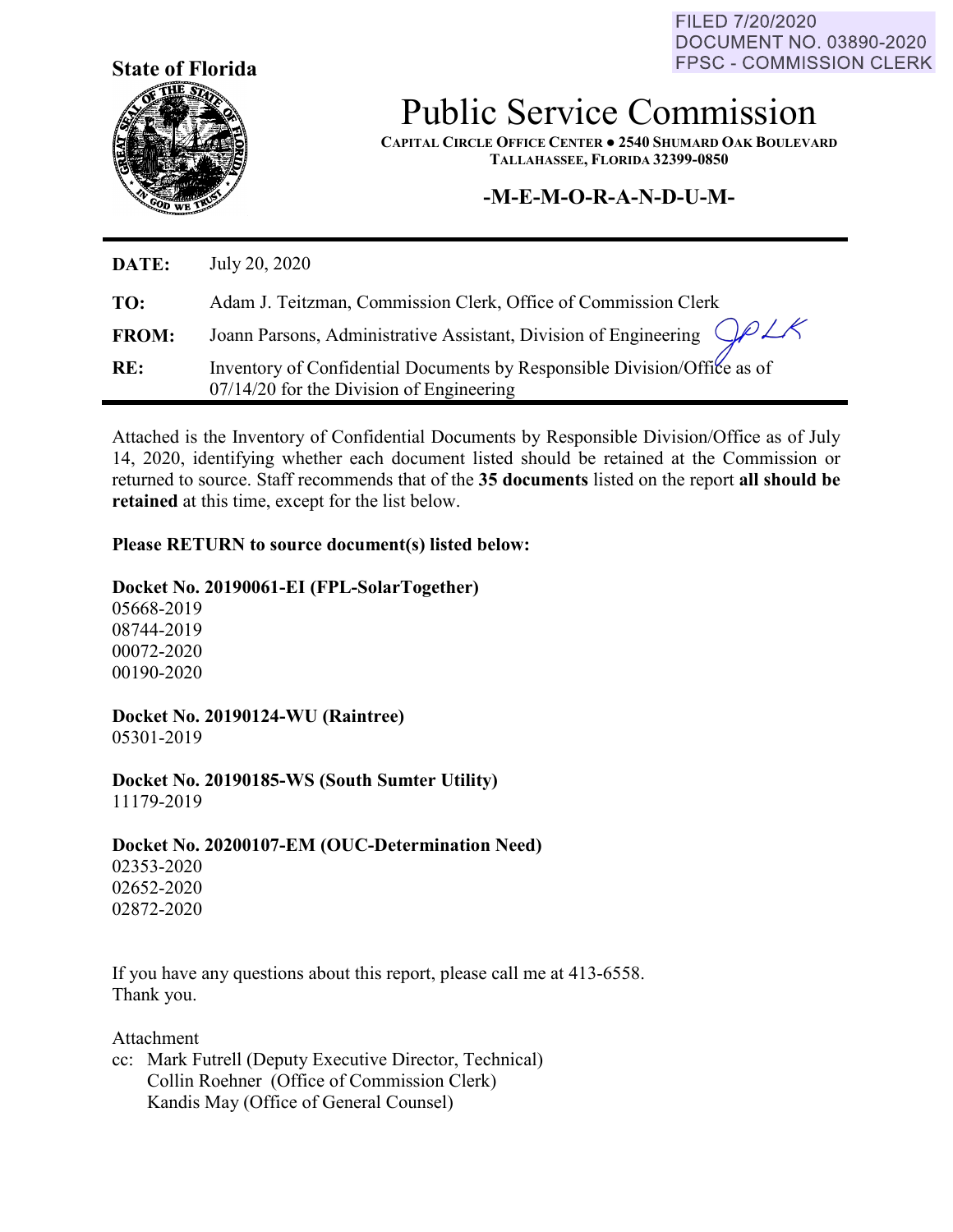#### **Florida Public Service CommissionInventory of Confidential Documents by Responsible Division/Office Report Date : 14 -Jul -2020 at 8:33:19 AM**

Document File Begin Date: 7/1/2020 Document File End Date: 73/2020 Document Confidential Status Begin Date: 7/1/2020 Document File prosecus. Confidential States in States in States in States in the States in States in the

#### **Search Result Total: 1 (Division/Office) -- 18 (Docket) -- 35 (Document)**

|  |                | $1$ <b>ENG#</b> Docket # | <b>Title -- Division of Engineering</b>                                                                                                                                                                                 | <b>Document</b>        | <b>DateFiled</b> | <b>Lead OPR</b>        | Lead<br>Staff/Att.          |                                                  |            | Conf.Status StatusDate Description                                                                                                                    |                | <b>Retain Return</b> |
|--|----------------|--------------------------|-------------------------------------------------------------------------------------------------------------------------------------------------------------------------------------------------------------------------|------------------------|------------------|------------------------|-----------------------------|--------------------------------------------------|------------|-------------------------------------------------------------------------------------------------------------------------------------------------------|----------------|----------------------|
|  |                | 20160058-WS              | Application for approval of transfer<br>of Sun River Utilities, Inc. water<br>and wastewater systems and<br>Certificate Nos. 646-W and 554-S<br>in Charlotte and DeSoto Counties<br>to North Charlotte Waterworks, Inc. | 01484-2016 03/21/2016  |                  | Johnson,<br>Kerri      | Crawford.<br>Jennifer       | Staff recom<br>fld; awaiting 11/07/2016<br>order |            | North Charlotte (Rendell) -<br>(CONFIDENTIAL) Shareholder's personal<br>financial records.                                                            | X              |                      |
|  | $\overline{2}$ | 20190061-EI              | Petition for approval of FPL<br>SolarTogether program and tariff,<br>by Florida Power & Light<br>Company.                                                                                                               | 105668-2019 07/18/2019 |                  | Wright,<br>Douglas     | Trierweiler.<br>Walter      | Staff recom<br>fld; awaiting<br>order            | 08/06/2019 | FPL (Moncada) - (CONFIDENTIAL)<br>Information provided in response to staff's<br>1st set of interrogatories (Nos. 34, 96, and<br>147).                | ---            | X                    |
|  |                |                          |                                                                                                                                                                                                                         | 208744-2019 09/12/2019 |                  | Wright,<br>Douglas     | Trierweiler.<br>Walter      | Staff recom<br>fld; awaiting<br>order            | 12/19/2019 | OPC (Morse) - (CONFIDENTIAL)<br>Highlighted version of the complete direct<br>testimony and exhibits of James R.<br>Dauphinais. [x-ref DN 08676-2019] | $---$          | X                    |
|  |                |                          |                                                                                                                                                                                                                         | 300072-2020 01/06/2020 |                  | Wright,<br>Douglas     | Trierweiler,<br>Walter      | NOI filed:<br>awaiting<br>request                |            | FPL (Moncada) - (CONFIDENTIAL)<br>01/06/2020 Portions of Pages 101 to 170 of William F.<br>Brannen's deposition transcript.                           | $\overline{a}$ | X                    |
|  |                |                          |                                                                                                                                                                                                                         | 400190-2020 01/10/2020 |                  | Wright,<br>Douglas     | Trierweiler,<br>Walter      | Order<br>issued                                  | 03/04/2020 | FPL (Moncada) - (CONFIDENTIAL)<br>Information provided in the deposition<br>transcript of William F. Brannen.                                         | ---            | X                    |
|  | 3              |                          | Petition for limited alternative rate<br>20190124-WU lincrease in Lake County by<br>Raintree Waterworks, Inc.                                                                                                           | 105301-2019 07/02/2019 |                  | Doehling,<br>Jefferson | DuVal,<br>Margo             | Staff recom<br>fld; awaiting 07/12/2019<br>order |            | Raintree (Rendell) - (CONFIDENTIAL)<br>Shareholder's personal financial records<br>required by Rule 25-30.037(2)(1), FAC.                             | $---$          | X                    |
|  |                | 20190166-WS              | Application for increase in water<br>rates in Highlands County by HC<br>Waterworks, Inc.                                                                                                                                | 100185-2020 01/10/2020 |                  | Lewis.<br>Clayton      | Schrader.<br>Kurt           | Staff recom<br>fld; awaiting 04/03/2020<br>order |            | HC Waterworks (Rendell) -<br>(CONFIDENTIAL) Response to staff's<br>second data request Nos. 3 and 5; provided<br>on thumb drive.                      | X              |                      |
|  | 5              | 20190170-WS              | Application for transfer of facilities<br>and Certificate Nos. 259-W and<br>199-S in Broward County from<br>Royal Utility Company to Royal<br>Waterworks, Inc.                                                          | 108649-2019 09/06/2019 |                  | Watts.<br>Melinda      | Lherisson.<br><b>Bianca</b> | Req<br>forwarded to<br>staff for<br>recom        | 09/06/2019 | Royal Waterworks (Rendell) -<br>(CONFIDENTIAL) Shareholder's personal<br>financial records required by Rule 25-<br>30.037(2)(1), FAC.                 | X              |                      |
|  | 6              |                          | Application for authority to transfer<br>assets of exempt entity in Sumter<br>20190185-WS County by the City of Wildwood to<br>South Sumter Utility Company,<br>LLC.                                                    | 111179-2019 12/02/2019 |                  | Watts.<br>Melinda      | Lherisson.<br><b>Bianca</b> | Order<br>issued                                  | 03/17/2020 | South Sumter (Friedman) -<br>(CONFIDENTIAL) Consolidated balance<br>sheet of parent, Holding Company of The<br>Villages, Inc.                         | $\overline{a}$ | X                    |
|  |                | 20190194-WS              | Application for original water and<br>wastewater certificates and<br>approval of initial rates, charges<br>and standard service agreements<br>in Lee County, by CPI Citrus Park<br>Utility TRS, L.L.C.                  | 00395-2020 01/17/2020  |                  | Watts,<br>Melinda      | Lherisson.<br>Bianca        | Order<br>issued                                  | 05/15/2020 | CPI (Ando) - (CONFIDENTIAL)<br>Consolidated financial statements.                                                                                     | X              |                      |
|  |                | 8 20190195-WS            | Application for transfer of water<br>and wastewater systems of<br>Regency Utilities, Inc., and transfer<br>of Certificate Nos. 641-W and 551-                                                                           | 102841-2020 05/29/2020 |                  | Doehling,<br>Jefferson | Schrader,<br>Kurt           | Other                                            | 05/29/2020 | Duval Waterworks (Rendell) -<br>(CONFIDENTIAL) Shareholder's personal<br>financial records required by Rule 25-                                       | X              |                      |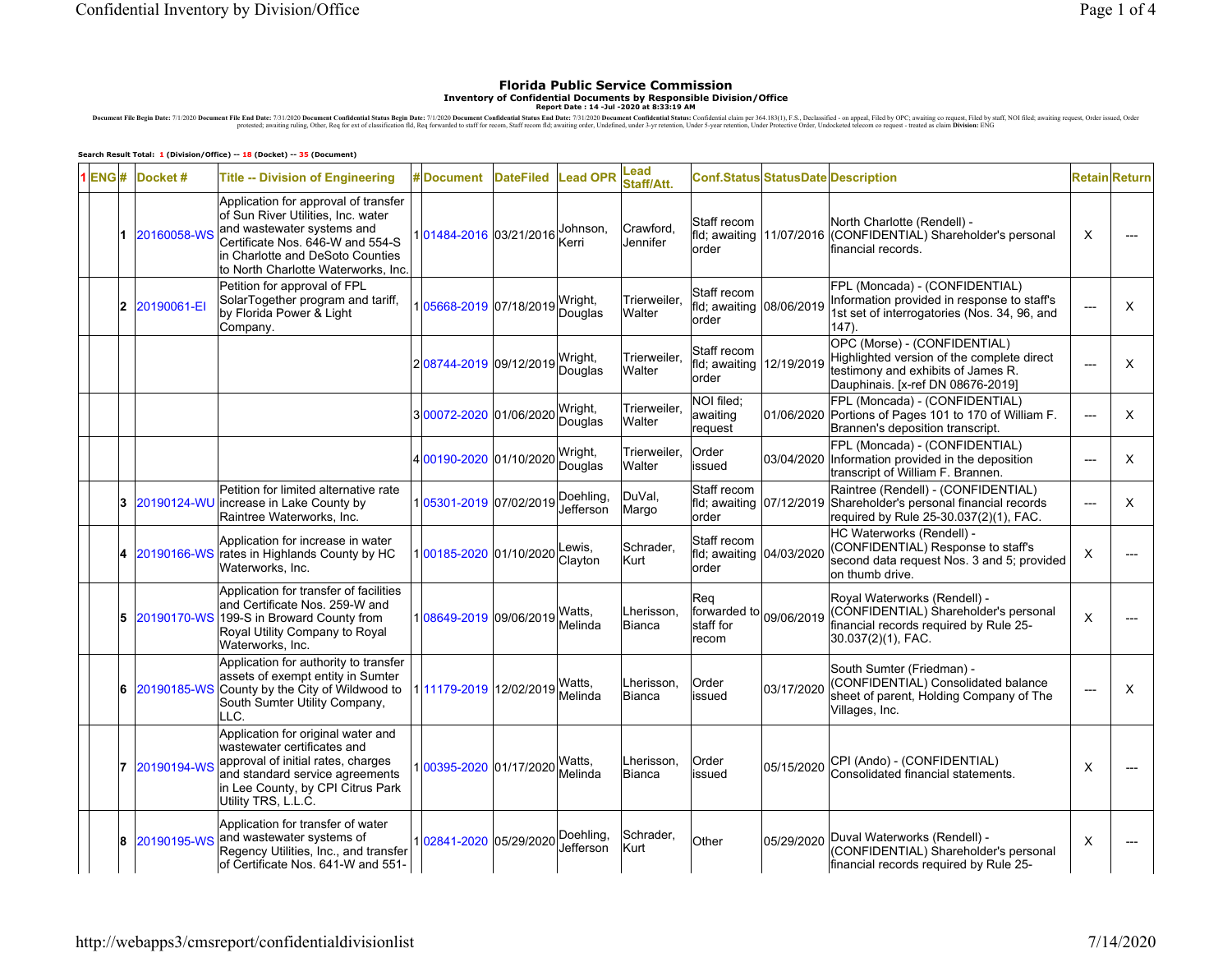|                | S to Duval Waterworks, Inc., in<br>Duval County.                                                               |                                                  |                             |                                    |                                                              |            | 30.037(2)(1), FAC.                                                                                                                                                                                                                                                                                                                                                                                                                |          |  |
|----------------|----------------------------------------------------------------------------------------------------------------|--------------------------------------------------|-----------------------------|------------------------------------|--------------------------------------------------------------|------------|-----------------------------------------------------------------------------------------------------------------------------------------------------------------------------------------------------------------------------------------------------------------------------------------------------------------------------------------------------------------------------------------------------------------------------------|----------|--|
| 20200000-OT    | Undocketed filings for 2020.                                                                                   | 1 02635-2020 05/18/2020 No Lead                  | <b>OPR</b>                  | No Lead<br><b>Staff</b>            | Other                                                        | 05/18/2020 | FPL; GPC (Cox) - (CONFIDENTIAL)<br>Information provided in response to staff's<br>first data request (No. 69).                                                                                                                                                                                                                                                                                                                    | X        |  |
| 10 20200007-EI | Environmental cost recovery<br>clause.                                                                         | 02882-2020 06/02/2020                            | Knoblauch, Murphy,<br>Emily | Charles                            | Reg<br>forwarded to<br>staff for<br>recom                    | 06/04/2020 | GPC (Griffin) - (CONFIDENTIAL) Certain<br>information submitted in response to staff's<br>1st request for PODs (No. 1).                                                                                                                                                                                                                                                                                                           | X        |  |
| 11 20200067-EI | Review of 2020-2029 Storm<br>Protection Plan pursuant to Rule<br>25-6.030, F.A.C., Tampa Electric<br>Company.  | 102868-2020 06/01/2020                           | Doehling,<br>Jefferson      | Dziechciarz,<br>Rachael            | Req<br>, forwarded to $ _{06/02/2020}$<br>staff for<br>recom |            | TECO (Means) - (CONFIDENTIAL)<br>Highlighted information on slide 56 in<br>document titled (BS 13 7) TECO SPP draft<br>framework and results, 3/26/20; highlighted<br>information in columns X through AR of the<br>tab [indicated as] project cost estimates;<br>and column D in the tab [indicated as] unit<br>replacement rates in the document titled<br>(BS 73) OPC POD 76 lateral underground<br>cost estimation workpaper. | X        |  |
| 12 20200069-EI | Review of 2020-2029 Storm<br>Protection Plan pursuant to Rule<br>25-6.030, F.A.C., Duke Energy<br>Florida, LLC | 102174-2020 04/23/2020                           | Emily                       | Knoblauch, Dziechciarz<br>Rachael  | Req<br>lforwarded to<br>staff for<br>recom                   | 05/21/2020 | Duke Energy (Bernier) - (CONFIDENTIAL)<br>Response to OPC's 1st request for PODs<br>(Nos. 1-14), specifically questions 1 and 12,<br>bearing Bates numbers 20200069-DEF-<br>000018 through 20200069-DEF-000197.                                                                                                                                                                                                                   | $\times$ |  |
|                |                                                                                                                | 2 02232-2020  04/27/2020 Knoblauch, Dziechciarz  | Emily                       | Rachael                            | NOI filed:<br>awaiting<br>request                            | 04/27/2020 | Duke Energy (Bernier) - (CONFIDENTIAL)<br>Documents provided in response to OPC's<br>2nd request for PODs (Nos. 15-30),<br>specifically questions 23 and 24, bearing<br>Bates numbers 20200069-DEF-000377<br>through 20200069-DEF-000397 and<br>20200069-DEF-000000401 through<br>20200069-DEF-000402.                                                                                                                            | X        |  |
|                |                                                                                                                | 3 02242-2020  04/27/2020 Knoblauch, Dziechciarz, | Emily                       | Rachael                            | Rea<br>forwarded to<br>staff for<br>recom                    | 05/21/2020 | Duke Energy (Bernier) - (CONFIDENTIAL)<br>Documents provided in response to OPC's<br>2nd request for PODs (Nos. 15-30),<br>specifically question 23.                                                                                                                                                                                                                                                                              | X        |  |
|                |                                                                                                                | 402318-2020 04/30/2020                           | Emily                       | Knoblauch, Dziechciarz<br>Rachael  | NOI filed:<br>awaiting<br>request                            | 04/30/2020 | Duke Energy (Bernier) - (CONFIDENTIAL)<br>Certain documents and information<br>contained in response to OPC's 3rd request<br>for PODs (Nos. 31-53).                                                                                                                                                                                                                                                                               | X        |  |
|                |                                                                                                                | 502395-2020 05/05/2020                           | Emily                       | Knoblauch, Dziechciarz<br>Rachael  | Req<br>forwarded to $ _{05/07/2020}$<br>staff for<br>recom   |            | Duke Energy (Bernier) - (CONFIDENTIAL)<br>Documents provided in response to OPC's<br>4th request for PODs (Nos. 54-67), Exh A<br>Ito notice of intent to request confidential<br>classification (DN 02365-2020)].                                                                                                                                                                                                                 | $\times$ |  |
|                |                                                                                                                | 6 02397-2020  05/05/2020 Knoblauch, Dziechciarz, | Emily                       | Rachael                            | Rea<br>forwarded to $ _{05/07/2020}$<br>staff for<br>recom   |            | Duke Energy (Bernier) - (CONFIDENTIAL)<br>Documents provided in response to OPC's<br>5th request for PODs (Nos. 68-79), Exh A<br>Ito notice of intent to request confidential<br>classification (DN 02365-2020)].                                                                                                                                                                                                                 | X        |  |
|                |                                                                                                                | 702481-2020 05/08/2020                           | Emily                       | Knoblauch, Dziechciarz<br>Rachael  | NOI filed;<br>awaiting<br>request                            | 05/08/2020 | Duke Energy (Bernier) - (CONFIDENTIAL)<br>Documents provided in response to OPC's<br>6th request for PODs (Nos. 80-87).                                                                                                                                                                                                                                                                                                           | $\times$ |  |
|                |                                                                                                                |                                                  |                             | Knoblauch, Dziechciarz, NOI filed; |                                                              |            | Duke Energy (Bernier) - (CONFIDENTIAL)<br>Certain documents and information                                                                                                                                                                                                                                                                                                                                                       |          |  |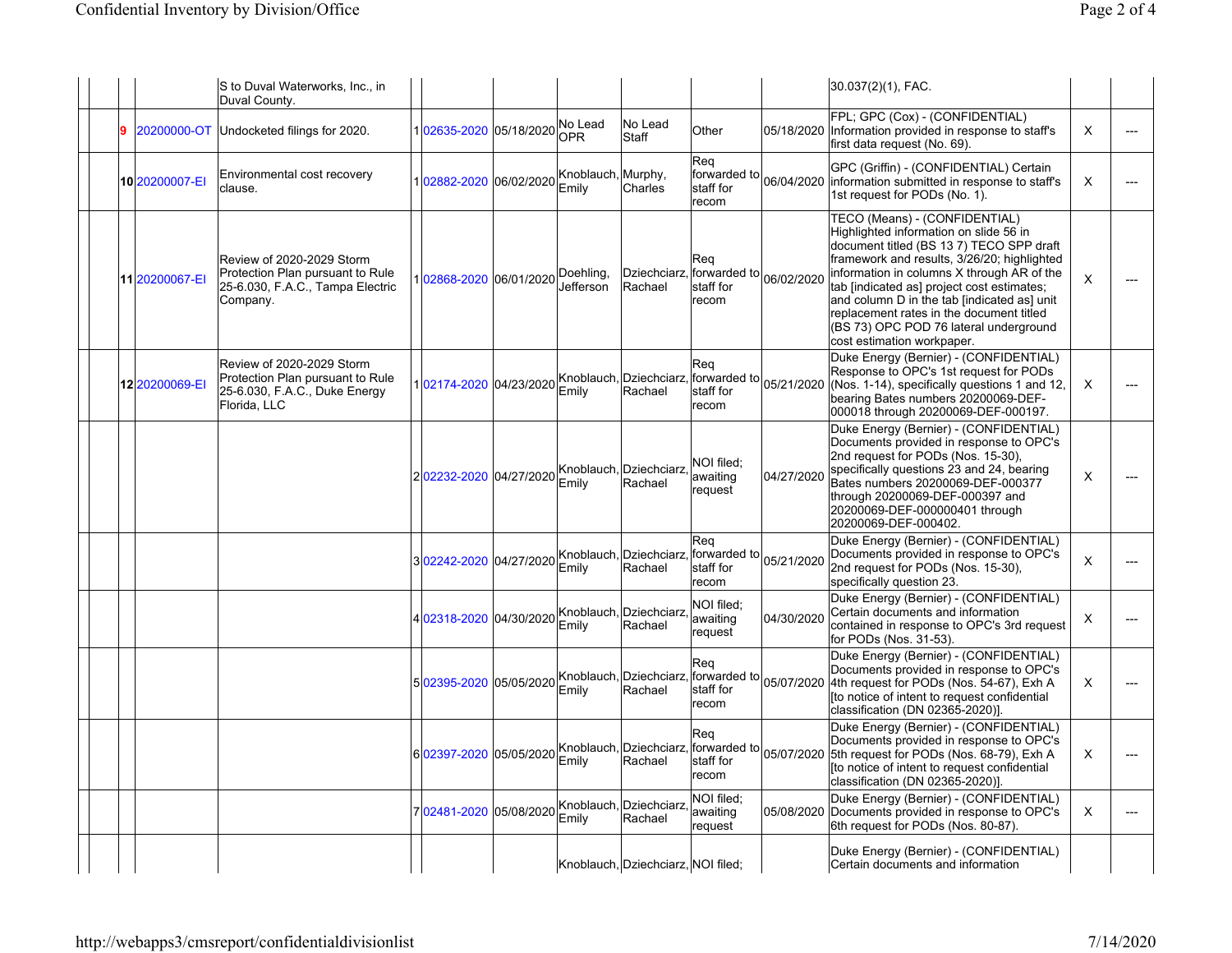|  |                |                                                                                                                                                                                                              | 802517-2020 05/11/2020 |            | Emily              | Rachael                           | awaiting<br>request                               | 05/11/2020 | contained in response to OPC's 7th request<br>for PODs (Nos. 88-96), specifically question<br>96.                                                                                                                                                                                                                      | $\times$       | ---      |
|--|----------------|--------------------------------------------------------------------------------------------------------------------------------------------------------------------------------------------------------------|------------------------|------------|--------------------|-----------------------------------|---------------------------------------------------|------------|------------------------------------------------------------------------------------------------------------------------------------------------------------------------------------------------------------------------------------------------------------------------------------------------------------------------|----------------|----------|
|  |                |                                                                                                                                                                                                              | 902696-2020            | 05/21/2020 | Emily              | Knoblauch, Dziechciarz<br>Rachael | NOI filed:<br>awaiting<br>request                 | 05/21/2020 | Duke Energy (Bernier) - (CONFIDENTIAL)<br>Documents provided in response to OPC's<br>8th set of interrogatories (Nos. 235-260),<br>specifically question 258, Exh A [to notice of<br>intent to request confidential classification].                                                                                   | X              |          |
|  | 13 20200070-EI | Review of 2020-2029 Storm<br>Protection Plan pursuant to Rule<br>25-6.030, F.A.C., Gulf Power<br>Company.                                                                                                    | 103057-2020            | 06/11/2020 | Lewis.<br>Clayton  | Dziechciarz.<br>Rachael           | Confidential<br>Iclaim per<br>364.183(1),<br>F.S. | 06/12/2020 | GPC (Higginbotham) - (CONFIDENTIAL)<br>CD containing responses to OPC's 1st<br>request for PODs (No. 1); 2nd request for<br>PODs (No. 18); 4th set of interrogatories<br>(No. 171); and 4th request for PODs (Nos.<br>56, 58, 61, and 62).                                                                             | X              |          |
|  |                |                                                                                                                                                                                                              | 203551-2020 07/02/2020 |            | _ewis,<br>Clayton  | Dziechciarz<br>Rachael            | Req<br>forwarded to<br>staff for<br>recom         | 07/07/2020 | GPC (Higginbotham) - (CONFIDENTIAL)<br>Certain information provided in response to<br>OPC's 1st request for PODs (No. 1), 2nd<br>request for PODs (No. 18), 4th request for<br>PODs (Nos. 56, 58, 61, and 62), and 4th set<br>of interrogatories (No. 171).                                                            | $\times$       |          |
|  | 14 20200071-EI | Review of 2020-2029 Storm<br>Protection Plan pursuant to Rule<br>25-6.030, F.A.C., Florida Power &<br>Light Company.                                                                                         | 02761-2020             | 05/26/2020 | Buys,<br>Penelope  | <b>Dziechciarz</b><br>Rachael     | NOI filed:<br>awaiting<br>request                 | 05/26/2020 | OPC (Christensen) - (CONFIDENTIAL)<br>Direct testimony and exhibits of Kevin J.<br>Mara. [CLK note: See DN 02777-2020 for<br>withdrawal of notice of intent to request<br>confidential classification.]                                                                                                                | X              |          |
|  |                |                                                                                                                                                                                                              | 202870-2020 06/01/2020 |            | Buys,<br>Penelope  | <b>Dziechciarz</b><br>Rachael     | NOI filed:<br>awaiting<br>request                 | 06/01/2020 | FPL (Wright) - (CONFIDENTIAL)<br>Responses to OPC's 1st request for PODs<br>(Nos. 1 and 3); 2nd request for PODs (No.<br>18); 4th set of interrogatories (No. 150); and<br>4th request for PODs (Nos. 57, 58, and 60).                                                                                                 | X              |          |
|  |                |                                                                                                                                                                                                              | 303203-2020 06/19/2020 |            | Buys,<br>Penelope  | <b>Dziechciarz</b><br>Rachael     | Req<br>forwarded to<br>staff for<br>recom         | 06/22/2020 | FPL (Wright) - (CONFIDENTIAL)<br>Information provided in response to OPC's<br>1st request for PODs (Nos. 1 and 3), 2nd<br>request for PODs (No. 18), 4th request for<br>PODs (Nos. 58 and 60), and 4th set of<br>interrogatories (No. 150), Exh A [to request<br>for confidential classification (DN 03202-<br>2020)]. | X              |          |
|  | 15 20200107-EN | Petition for determination of need<br>for the Orlando/St. Cloud Regional<br>Resiliency Connection 230 kV<br>transmission line project in Orange<br>and Osceola Counties, by Orlando<br>Utilities Commission. | 02353-2020             | 05/01/2020 | Wooten,<br>Orlando | Murphy,<br>Charles                | Order<br>issued                                   | 06/11/2020 | OUC (Wright) - (CONFIDENTIAL)<br>Documents and flash drive comprising Exh<br>A to petition for determination of need, with<br>appendices, and Exh AS-6 to direct<br>testimony of Aaron Staley, P.E.                                                                                                                    | ---            | X        |
|  |                |                                                                                                                                                                                                              | 202652-2020 05/19/2020 |            | Wooten.<br>Orlando | Murphy,<br>Charles                | Order<br>issued                                   | 06/11/2020 | OUC (Wright) - (CONFIDENTIAL) Flash<br>drive containing certain information<br>provided in response to staff's POD 1<br>regarding St. Cloud transmission<br>reinforcement study.                                                                                                                                       | $\overline{a}$ | X        |
|  |                |                                                                                                                                                                                                              | 302872-2020 06/01/2020 |            | Wooten,<br>Orlando | Murphy,<br>Charles                | Order<br>issued                                   | 06/11/2020 | OUC (Wright) - (CONFIDENTIAL) Certain<br>highlighted information and spreadsheet<br>files on CD being provided in response to<br>discovery propounded by staff.                                                                                                                                                        | ---            | $\times$ |
|  | 16 20200144-EI | Petition for limited proceeding to<br>true-up first and second SoBRA, by                                                                                                                                     | 102328-2020 04/30/2020 |            | Phillips,          | Stiller,                          | Reg<br>forwarded to                               | 05/08/2020 | TECO (Wahlen) - (CONFIDENTIAL)<br>Highlighted information contained in Jeffrey                                                                                                                                                                                                                                         | X              |          |